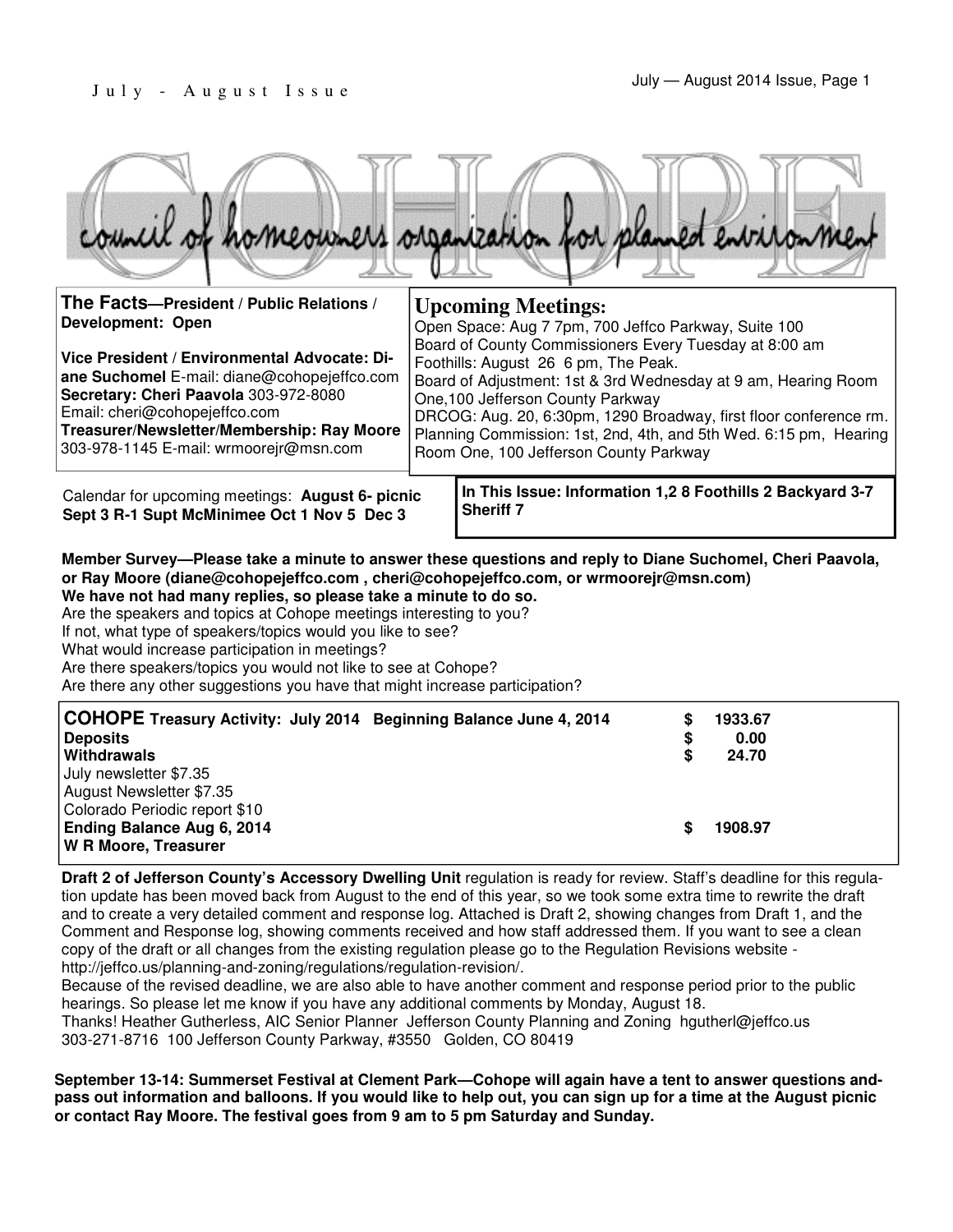**Foothills Park & Recreation District** Kate Dragoo Communications & Marketing Specialist (303) 409-2525; kate@fhprd.org

**Foothills Community Entertainment - FREE** Foothills Park & Recreation District presents opening act Keep Kalm (winner of 2014 Battle of the Bands) and headlining act Divide Zero (winner of 2013 Battle of the Bands) on Thursday, August 7, 7-8:30 p.m. at the Grant Family Amphitheater in Clement Park, 7306 W. Bowles Ave. Street Eats 5280 and other food trucks will be on site and have unique foods available for purchase. Bring the family and lawn chair/blanket to enjoy a picnic and watch the sunset over beautiful Johnston Reservoir. www.ifoothills.org/concerts

**Shakespeare in Clement Park - FREE** Foothills Theatre Company, part of Foothills Park & Recreation District, is proud to present A Midsummer Night's Dream as the first annual Shakespeare in the Park series. Four performances of A Midsummer Night's Dream will be held on Friday evenings, July 18 – August 8 at 7 p.m. All performances are free. Experience one of Shakespeare's most popular comedies at the Grant Amphitheater in Clement Park (7306 W. Bowles Ave Littleton, CO 80123). Bring your blanket, chair and picnic basket to enjoy theatre with the whole family. Food available for purchase from various food trucks. www.ifoothills.org/concerts

**Doggy Dip, August 17 & 18 – sign up now** Dogs will rule the pool when Foothills Park & Recreation District hosts the annual Doggy Dip at two pool locations and dates. It's the "coolest" end of the summer season pool party for your dog! Two locations & two different dates this year, pre-register your pooch now.

Sunday, August 17 from 5:30-7 p.m. at Deer Creek Pool (8637 S. Garrison Street, Littleton, CO 80128 | 720-981-8393) Monday, August 18 from 5:30-7 p.m. at Weaver Hollow Pool (12750 W. Stanford Avenue, Morrison, CO 80465 | 720- 981-3108)

Sign your dog up for one or both events. The Doggy Dip is for dogs only; open swim for people is not available. Preregistration is recommended. Fee is \$10 per dog; each dog must have its own handler 12 years of age or older. Owners must provide proof of their dog's current vaccinations. Register at www.ifoothills.org or call.

**Sept 18: Mill Levy Presentation by Executive Director, Ronald Hopp** 7 p.m. at Peak Community & Wellness Center. **Oct 14: Mill Levy Presentation by Executive Director, Ronald Hopp** 7 p.m. at Peak Community & Wellness Center.

From Hindman Sanchez: **CAI National Call to Action**—By: Loura K. Sanchez Early yesterday CAI National issued a call to action regarding **H.R. 4969**, a bill that if passed could invalidate community association rules and architectural standards that govern the installation and use of amateur radio towers and antennas. The bill as written would allow homeowners who want to install a radio tower or antenna for amateur radio use to do so without any architectural review approval and without following any of the associations existing guidelines.

#### Here is the proposed bill: **113THCONGRESS 2DSESSION H. R. 4969**

To direct the Federal Communications Commission to extend to private land use restrictions its rule relating to reasonable accommodation of amateur service communications.

IN THE HOUSE OF REPRESENTATIVES JUNE25, 2014 Mr. KINZINGER of Illinois (for himself and Mr. COURTNEY) introduced the following bill; which was referred to the Committee on Energy and Commerce

**A BILL** To direct the Federal Communications Commission to extend to private land use restrictions its rule relating to reasonable accommodation of amateur service communications.

Be it enacted by the Senate and House of Representatives of the United States of America in Congress assembled,. SECTION 1. SHORT TITLE This Act may be cited as the ''Amateur Radio Parity Act of 2014''.

SEC. 2. FINDINGS. Congress finds the following:

More than 700,000 radio amateurs in the United States are licensed by the Federal Communications Commission in the amateur radio service.

(2) Amateur radio, at no cost to taxpayers, provides a fertile ground for technical self-training in modern telecommunications, electronics technology, and emergency communications techniques and protocols.

(3) There is a strong Federal interest in the effective performance of amateur radio stations established at the residences of licensees. Such stations have been shown to be frequently and increasingly precluded by unreasonable private land use restrictions, including restrictive covenants.

(4) Federal Communications Commission regulations have for 28 years prohibited the application to amateur radio stations of State and local regulations that preclude or fail to reasonably accommodate amateur service communications, or that do not constitute the minimum practicable regulation to accomplish a legitimate State or local purpose. Commission policy has been and is to permit erection of a station antenna structure at heights and dimensions sufficient to accommodate amateur service communications.

(5) The Federal Communications Commission has sought guidance and direction from Congress with respect to the application of the Commission's limited preemption policy regarding amateur radio communications to private land use restrictions, including restrictive covenants.

SEC. 3. ACCOMMODATION OF AMATEUR SERVICE COMMUNICATIONS. Not later than 120 days (see Page 8)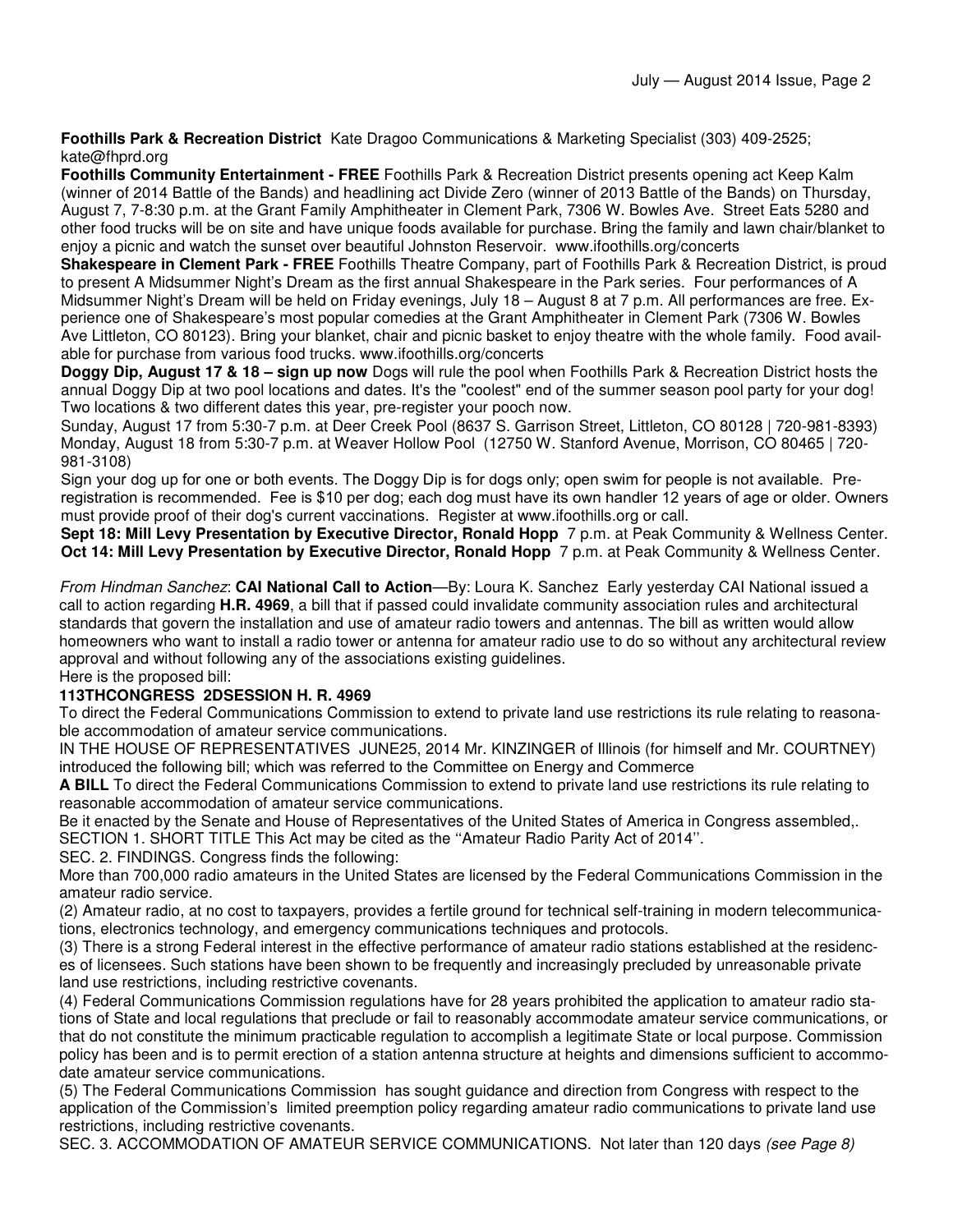# THE BACKYARD

## Columbine Hills News

From **Letter from the President** Dear Columbine Hills Civic Association Neighbors, A few weeks ago I was elected as president of our civic association–I'm humbled that those on the board would elect me to this position. I wanted to tell you just a bit about me. I grew up in Leadville, CO and since then have lived most of my adult life along the front range of our great state. I have been teaching secondary and collegiate sciences well over 35 years and I've always been an active member of my local congregation. I'm a people person.

Why have a civic association? Our ordinary goals are to assist you in maintaining the value of your home, to make you want to live here in Columbine Hills, and to keep you informed of regulations passed on to us from Jefferson County. We do NOT want a "Highlands Ranch" (as I often hear) that regulates every move you make. I feel that what you do in your house and in your yard is your business as long as you do not encroach on the liberties of your neighbor.

Obviously the regulations of Jefferson County take precedence, unwritten rules of courtesy should apply next, and finally, our agreements as a civic association are down the line. Please, if you have a disagreement with your neighbor, do all that is within you to resolve that. The Columbine Hills Civic Association is not an arbiter.

My main goals are to: 1. Increase the enrollment of Columbine Hills Civic Association members. We have approximately 1300 homes and less than 20% are enrolled. I can't see that a \$25 donation is that much of a burden. We could do more if we had significantly more members. People want us to do more, but we are stretched already in what we are able to do for the community. Please give me ideas to increase membership.

2. Make Columbine Hills more attractive for residents. I understand we don't want unnecessary burdens, but we need to keep the value of our property. I understand some don't like the large vehicles parked on the street and in front yards. I understand you don't like being forced to walk in the street because trees and bushes crowd the sidewalks. Actually – each newsletter has the appropriate numbers to call in Jefferson County. Wouldn't it be better if you went to your neighbor and offered to help trim the bush, take down those Christmas lights, mow those weeds etc.? That's the way a community would ideally function. Personally, I'd love to be able to raise four chickens in my back yard, I'd love to have several community gardens, I'd love to have more functions for the community, I'd love to have work days for our seniors, etc. I'd love to see several committees from you–the community members that would direct the activities like an Easter Egg hunt, awards for Christmas lighting, and awards for well-groomed yards etc. 3. Help the Columbine Hills Civic Association save money. I have some ideas and would love to hear from you, my neighbors. Help us help you become a Columbine Hills Civic Association member.— Randy Montgomery – rmontgomery@frcs.org

From **2014 June Board Meeting** Meeting was called to order at 9:47 a.m. by President Randy Montgomery. Board members in attendance were: Michaelle Otto, Steve Demarco, and Ralph Miller. Two community members were present.

**New Business:** Columbine Hills resident Brett Horman, a scout working on his Eagle Scout badge, was in attendance. He has volunteered to "lead the charge" on the research to help us on the installation of our next entrance sign on So. Kendall Blvd. Donations can be made to help with the cost of the entrance sign. Just fill out the Donation form in the newsletter and check the box that says "Donation for improvement and beautification project."

The mischief report is down with only three incidents in May: 5/6 – 7600 Block of S. Depew Way – assaultmisdemeanor, 5/21 – 5700 block of W. Ken Caryl Place – trespass vehicle, 5/21 – 7500 block of S. Fenton St. – trespass vehicle.

Michaelle Otto was appointed as temporary secretary.

During the membership drive, 38 donations were received above the suggested \$25 donation. Meeting adjourned at 11:15.— Secretary, Michaelle Otto

#### Columbine Knolls South II REVIEW

From **President's Corner** Hope everyone is having a great summer so far. The late spring rains have made it absolutely gorgeous. What a great time to live in Colorado!!! Also, summer means the kids are out of school and more kids will be riding bikes and playing outside. Please be especially careful as you drive through the neighborhood. For the 4th of July Holiday I would like to suggest, if you have an American flag, to display outside in support of the holiday, etc. It really gives off a positive vibe in the neighborhood.

Thanks to all of who own RVs and boats for limiting the time that they are parked on the streets or in your driveways prior to and after use. Everyone appreciates your efforts! I also have been receiving some not so positive feedback on our Waste Management Trash Service. We take your feedback seriously and you have my assurance that we will be working diligently with Waste Management to try to correct these issues. In June, Jennifer Blake and I had the privi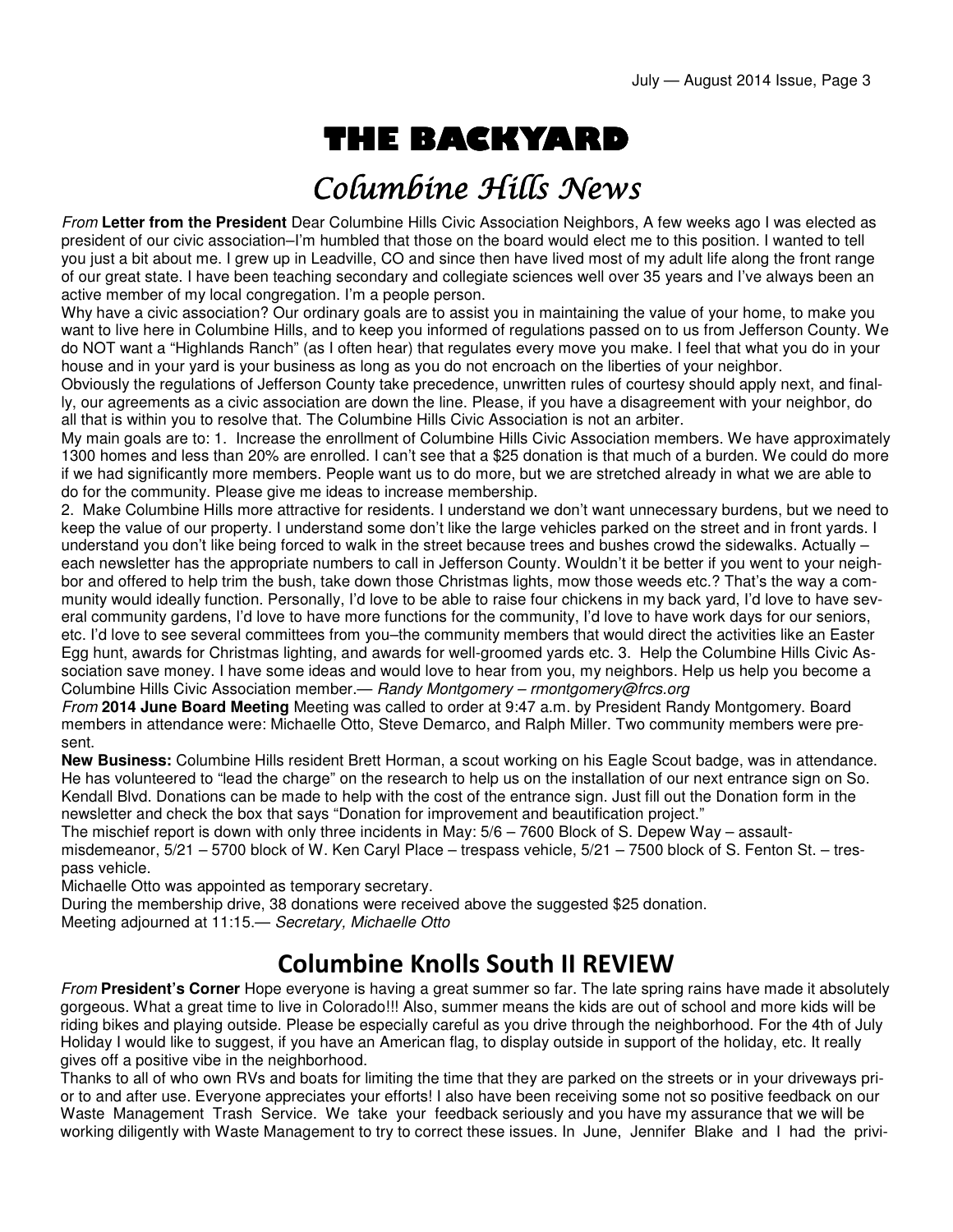lege of meeting some of our new neighbors, Mike and Renee Cunningham, Todd Taugye and Dan and Christina Poppa. We were able to present them with welcome baskets. It was great to meet you all and hope you find living in CKSII an enjoyable experience. Special thank you goes out to Susan Brouillet for putting the baskets together!

We had an excellent meeting in June which was attended by both board members and members of the CKSII community. It is great to have community members take the time to come to our meetings to let us know what is on their minds. Thanks to all those who attended. Please check the June minutes to see what was discussed. — Jon Brouillet, President CKSII HOA

From **Columbine Knolls South II Homeowners Association Board Meeting Minutes – June 10, 2014** President Jon Brouillet called to order the meeting of the HOA Board of Directors at 7:00 pm. Board members Jon Brouillet, Jennifer Blake, Steve Kalney, Bob Pellegrini, and Debbie Opperman were in attendance along with Roger Borcherding of DARCO Property Management.

Treasurer's Report: Debbie Opperman reported the HOA currently has 301 members.

ACC Committee: Bob Pellegrini reported 10 requests, all approved. New applications were for 3 roofs, 6 paint jobs, and 1 front patio.

Management Report: 3 inspections were completed. 31 notices or personal contacts were generated in May. Violations noted were: 11 for screening, 5 trash cans, 5 dead trees, 6 weeds, 2 bushes needing trimming, 1 tall grass needs mowing and 1 fence repair required.

Landscape Committee: Bob Pellegrini reported: The irrigation system is running now. There might be some planting that needs to happen but perennials are coming in.

Welcome Committee: Jon Brouillet reported that he and Jennifer Blake visited 3 properties on 6/10/14. Again, the visits were very well received.

Old Business: Garage Sale was a success despite weather conditions. Jon Brouillet has taken the action to post signage at the entrances of the North part of the neighborhood to increase visibility in the future.

New Business: Trash Service: The HOA Board as a whole is concerned about the lack of quality service from Waste Management. Barb Steward volunteered to contact competitor trash service companies and get prices and will have updated information at the next HOA Meeting 8/12/14.

Solicitations: Jon Brouillet has been receiving several complaints from neighbors regarding the amount of door-to-door solicitations. Greg Steward recommended contacting the Jefferson County Sheriff's department and request what, if anything, can be done. Jon Brouillet has taken the action to contact the Sheriff's department and provide information that will be published in an upcoming CKSII Newsletter.

Update on Covenant Renewal for Sections 2&3: Greg Steward provided information on the process and encouraged questions. An introductory article was published in the June newsletter. In the upcoming months, additional information will be provided to the homeowners in Sections 2 and 3, which are up for renewal.

The meeting was adjourned at 8:26 pm.

#### Columbine West Civic Association Newsletter

From **A Moment With The Board** At the June 10th CWCA meeting at the pool pavilion, our weather was threatening, huge clouds and some thunder, but the Board conducted business as usual and welcomed a visitor to the meeting. Presently we have 320 paid members, that is 82% or our 2014 goal. It is hoped to reach our goal at Dumpster Day. Thank you Cindy for planning the Big Event and the weather report for Saturday looks to be cooperating. Some conversation addressed the issue of barking dogs in the neighborhood. An article dedicated to the issue will be drafted. A letter from concerned neighbors addressing the distressed home on Webster was read aloud. Contact will be made with those concerned to share updates that the Board has on the property. Plans are underway for National Night Out, Tuesday, August 5th. Come join the neighborhood. Remember if you have any suggestion of ideas, call the voicemail, drop an email, just contact us. Look forward to hearing from the community.

## The Leawood Rapporter

From **Leawood Civic Association Minutes June 3, 2014** The meeting was called to order at 7:06 p.m. In attendance were Rhonda Eveleth, Mike Shaw, Paul O'Connor, Nancy Bock, Heather Hanley, Richard White, Ike Nelsen, Debby Baker, Dan Perkins, and Lori Patik. Lori introduced herself to the board. She is very active at Leawood Elementary School and expressed interest in helping the Leawood Civic Association with Leawoods' Facebook page. The board discussed the main entrance at S. Jay Ct. Additional plants & flowers will be planted this summer. Mike purchased bulbs for the entrance lighting and met with Clark Hill Electric. Mike will follow up with Clark Hill Electric regarding the electrical repairs that need to be made. Richard, as the new Maintenance Committee Chairman, will con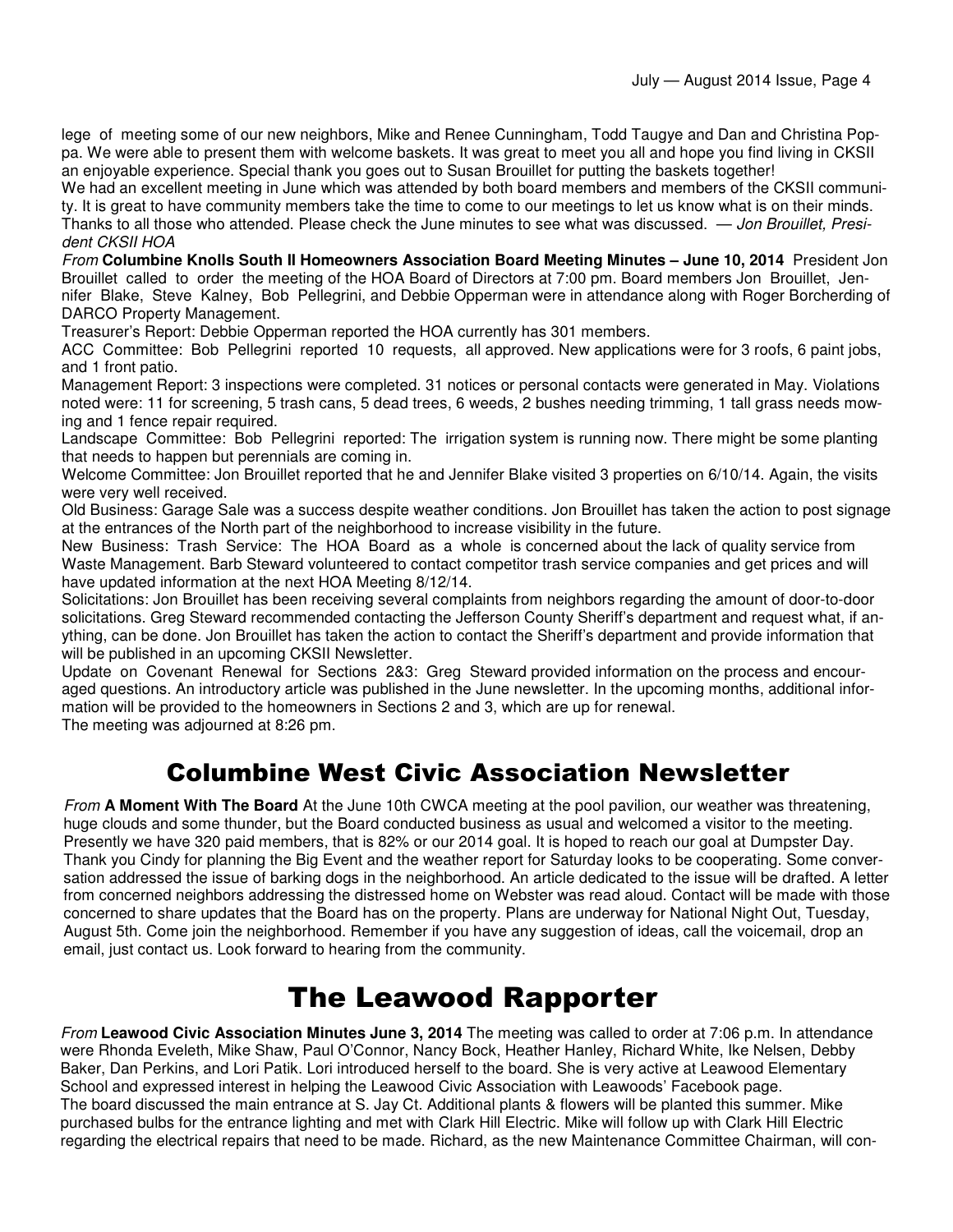tact a new lawn service and coordinate a meeting, at Jay Ct., to discuss lawn and maintenance needs.

The membership mailers have been successful, accounting for several new memberships. Paul explained that twenty three new memberships have been recorded over the last month (all from the new mailers). Richard provided the treasurers report for May 2014. Since there were no applications received for 2014, the \$788.00 in the scholarship fund will be retained for next year. Debby will provide Richard with any/all receipts from the Easter Egg Hunt for reimbursement. Debby will also support Richard, as needed, with mailbox duties.

Dan has begun researching bylaws. Mike and Dan will work, this year, on creating new LCA bylaws, policies, and procedures. Heather will email Dan the initial draft of Board Member & Officer Roles and Responsibilities. A formal bylaws sub-committee will be created in the coming months.

Lori will take on the role of Facebook Administrator and regularly post events and updates on the Leawood Facebook page. A twitter account was briefly discussed and will be considered at a later meeting. Rhonda will coordinate the Front Yard Party schedule for this summer. Heather created a FYP flyer to be handed out to neighbors. This will be provided to all hosts prior to their party. Mike will order FYP signs to be placed on the hosts' yard the day of the

party. If you are interested in hosting, please let Rhonda know at rhondaeveleth@leawoodneighbors.com.

The board discussed the following upcoming events; Clean- up Day and the annual picnic. Rhonda has created signs for the Clean-Up. Volunteers have been scheduled and the dumpsters have been reserved. Paul will provide the most current membership list, to Rhonda, prior to Clean-Up. Mike has secured two 30 yd. dumpsters at \$325/ea., from 5280 Waste. Both dumpsters will be placed in the Leawood Elementary School parking lot.

Tasks and assignments were made for the annual picnic, scheduled for August 23 including; food/ beverages, activities, bake sale, parade, and much more. Lori will contact a fundraiser regarding fire safety and a neighbor about a potential bouncy castle. If you have a classic car and/ or local business and are interested in participating in the parade, please email Richard at richardwhite@leawoodneighbors.com or Mike at mikeshaw@leawoodneighbors.com. Rhonda will contact volunteers for the raffle. Heather will create a full, 1/2 and1/4 pg Picnic registration form for the Rapporter. Meeting adjourned at 8:30 pm.

From **Leawood Metropolitan Recreation and Park District Minutes June 11, 2014** The meeting was called to order at 5:35 p.m. at Leawood Pak by President Kyle Sargent. Members present were: Mibby Luedecke, Donna Snyder, Linda Smith, Charlie Campbell, and Dave Padilla, Parks Manager. Residents Chuck Sova and Dan Lynes also were present.

The first part of the meeting was a tour of Leawood Park, Raccoon Park and Weaver Park to review projects done or in process and to suggest new items for consideration.

Leawood Park – We looked at the new pine trees recently installed, agreed to continue with adding trees as planned, add more trash containers, add bike rack and note to add fence painting for next year's budget.

Raccoon Park – Dave said the tree vendor would begin grinding the stumps of the removed trees next week. He reviewed where the new irrigation would be installed and tied in for the new trees we would be planting. Note was made to clean up xeriscape area in the fall. Placement of the type of new trees was discussed with consideration of taking out the tree at the east end due to its gangly appearance. New trees species to be added include at least two pines and three trees (as suggested by the CSU Forester and resident and board input).

Weaver Park – The board will entertain bids for relocation of the potty structure. Previous contractors did not follow through on their bids. The board discussed timing the relocation of the structure after the Platte Canyon sewer work is complete. Dave pointed out the new irrigation lines for the new trees and explained the line was extended west to accommodate three new trees. One tree is dead and under warranty and will be replaced, and five more trees will be planted. The additional net for the tennis court has been a very popular addition. The play area was discussed for updating and will continue to be on our list. No time frame for this yet, as we have lots of expenses for trimming and new trees this year. The bridge abutments have had the majority of graffiti removed.

The triangle area owned by the District near the tree farm has been blocked off by fencing from an adjacent property owner and we are having trouble getting into the area to cut the weeds. Dave is trying to contact owner for entrance. Tract T – We will look at Zone 14 (north end of Sheridan walkway) for additional xeriscaping to save on water. Because of weather conditions, the meeting that was planned in Weaver Park was moved to Linda Smith's house on Gray Court. The rest of the meeting proceeded.

Public Comment– One resident asked the Board to install a new layer of Fibar to the playground at Leawood Park. Dave is to check on pricing and schedule the work, hopefully in time for the neighborhood picnic. Another resident who backs to Raccoon Park talked to Urban Drainage about repairing the creek bed behind his house where the water is undermining the existing structure. He had planned to do it himself but Urban Drainage, who manages the creek, said for the Board to request the work to be done and they would add it to their list of projects.

Treasurer's Report – Donna submitted the Treasurer's report. Tax revenue, ownership tax revenue and lottery income were reported. Invoices for the month include: L & M for contract grass cutting and irrigation line work, Waste Management, United Site Services, Horizon for supplies, DBC for irrigation supplies, fee for PO Box, Denver Water, and Excel.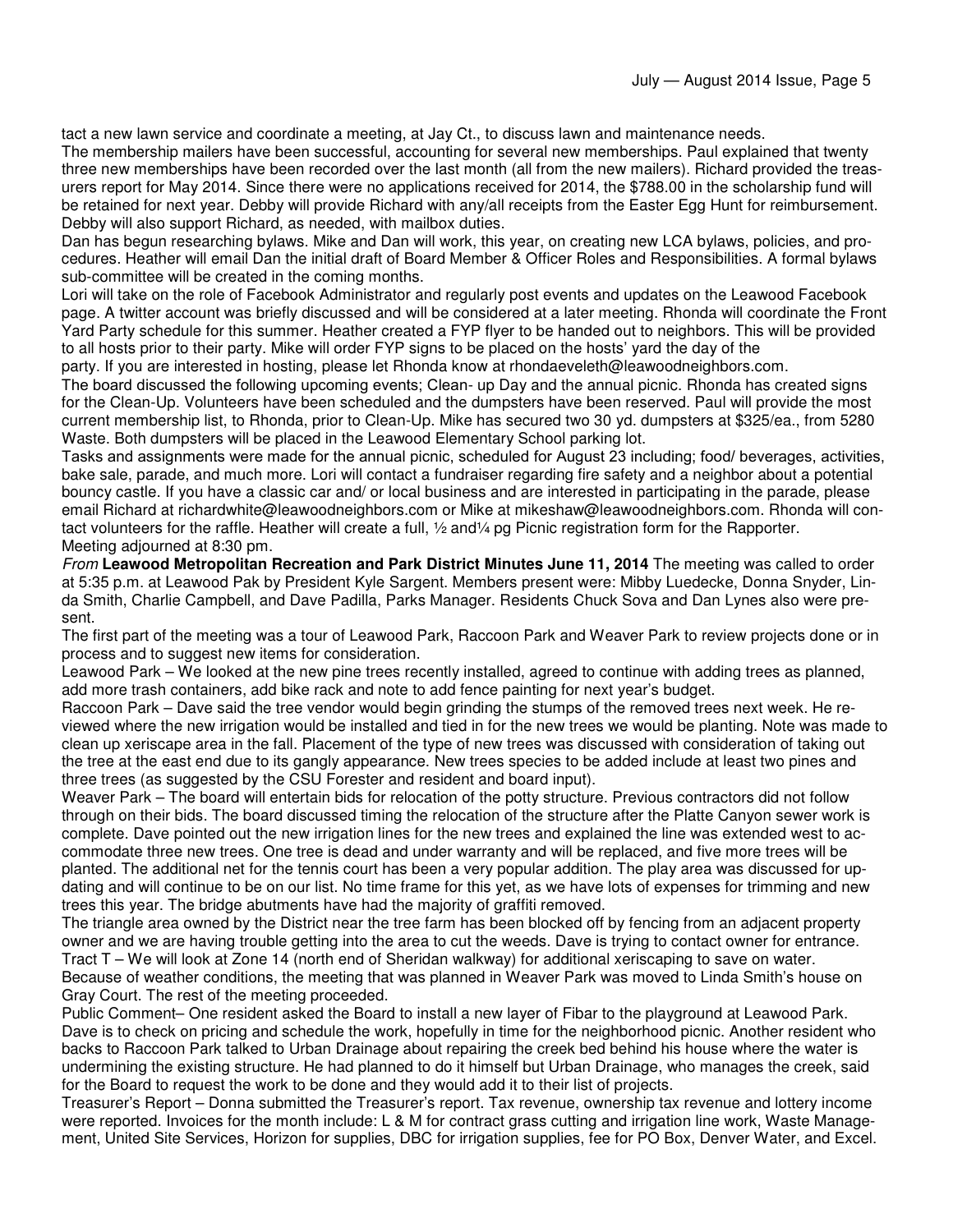Charlie moved the report be accepted and bills paid. Linda seconded and the motion passed.

Parks Manager Report – Dave reported on irrigation clock repairs and other irrigation checks. Due to lots of rain, the irrigation systems were turned off and on as needed. L&M has been cutting areas to keep up with growth. Raccoon Park has been cut three times already. Lots of doggie bags are being used and Dave replaces them several times a week. Dave checked into several nurseries for available trees for Raccoon and Weaver Parks. He is trying to get us the best deal. A new irrigation line was trenched at Weaver Park for the new trees to the west and additional ones we are planning to add. Five trees were removed from Raccoon Park at the diversion ditch area as planned. Trenching for the new irrigation line and planting of replacement trees will begin as soon as the stumps have been removed. Weston will still be safety trimming trees in Raccoon. Dave met with resident regarding backyard deck and the resident is satisfied the oil stain is no longer an issue.

Correspondence – An informational letter from Poudre Tech Metro Districts re Wellhead taxation. Info did not relate to our District.

New Business – Future project planning – Additions to our ongoing project listing will be updated from the walk-through and prioritized at the next meeting.

Amendment 64 question – A resident informed us of a private residence adjacent to a park had marijuana growing in their yard. The plants have since been removed.

The meeting was adjourned at 8:20 p.m. — Linda T. Smith, Vice President and Secretary

### Williamsburg II News

From **President's Message** to all that participated in the Community Garage Sale, though it appeared there weren't as many homes involved as in prior years. Regardless, for those that did, perhaps your garages and basements are less cluttered and your wallets have a bit more cash in them. The board extends its appreciation to Beth Schneider of Keller Williams Realty for sponsoring the event again this year.

A special THANK YOU is extended to all the homeowners who attended the June HOA Board meeting to discuss the future and viability of the Board's future. The overwhelming response was appreciated and encouraging. See related article and Secretary's Meeting Minutes for more information. And due to the positive and supportive discussion, the Board will resume its sponsored community events, including the ever popular Bike Parade in July and a proposed Movie Night in August. Summer will pass before we know it, so set time aside from the busy-ness of daily life to relax and enjoy it. Go outside and get to know your neighbors better. Summer memories last forever. Create them each day!

From **HOA Meeting Minutes for June10, 2014** Mike Eppers, Board President, called the meeting to order at 7:05 p.m. Board members in attendance were Mike Eppers, Susan Ganz, Winnie Burdan, Debra White, Mark Hickman and Sharon Erickson. Approximately thirty homeowners were also in attendance.

Mike announced that we would forego the normal board of directors meeting format and address the purpose of this meeting. He thanked everyone for coming and commented that this was something we had been hoping would happen. Mike's summary of the reason for the meeting followed the President's letter in the June newsletter. Though the current board members have enjoyed their time on the board, several of the current members are ready to move on and pursue other interests. They have served on the board for years and feel it is time to get "new blood" on the board. Over the past year there has been a continued request in the newsletter for an additional board member (there are currently 6 and a full board is 7) – no one has come forward. There have also been continued requests for more participation and input by the HOA membership (Williamsburg II homeowners) at the board meetings. This has not happened.

At the annual meeting in March, the board started a discussion concerning the continuation of the board. One of the suggestions was that the board goes on a "hiatus" until others in the community felt the time was right and started up the board again. Based on these discussions, the President's letter was written and published. The letter appears to have accomplished what the board had hoped – a large turnout of homeowners at this meeting.

The meeting was opened up to the homeowners present for discussion. The consensus of those present (appeared to be unanimous) was that they wanted a continued, active HOA which includes a continuing board. Those who spoke gave several reasons for why they moved here and why the need for an active HOA was and is important. They include: Sense of community as reflected in the events offered; Appearance of the neighborhood reflecting pride of ownership and the following of covenants in place; Covenants that are not highly restrictive – allow personal expression without "being told what to do" while still maintaining a well-kept community; Keeping property values up.

The group present appeared to concur with these reasons for living here. They also commented on how pleased they were with the boards work over the years and thanked us for our time commitment. The board appreciates that feedback and we also acknowledged that the success of the events may have been our own "undoing." They went well, were well attended so "who knew we needed more people involved." This opened up more discussion as to what the needs were in running an active HOA. Several board members summarized what the board and officer commitments were based on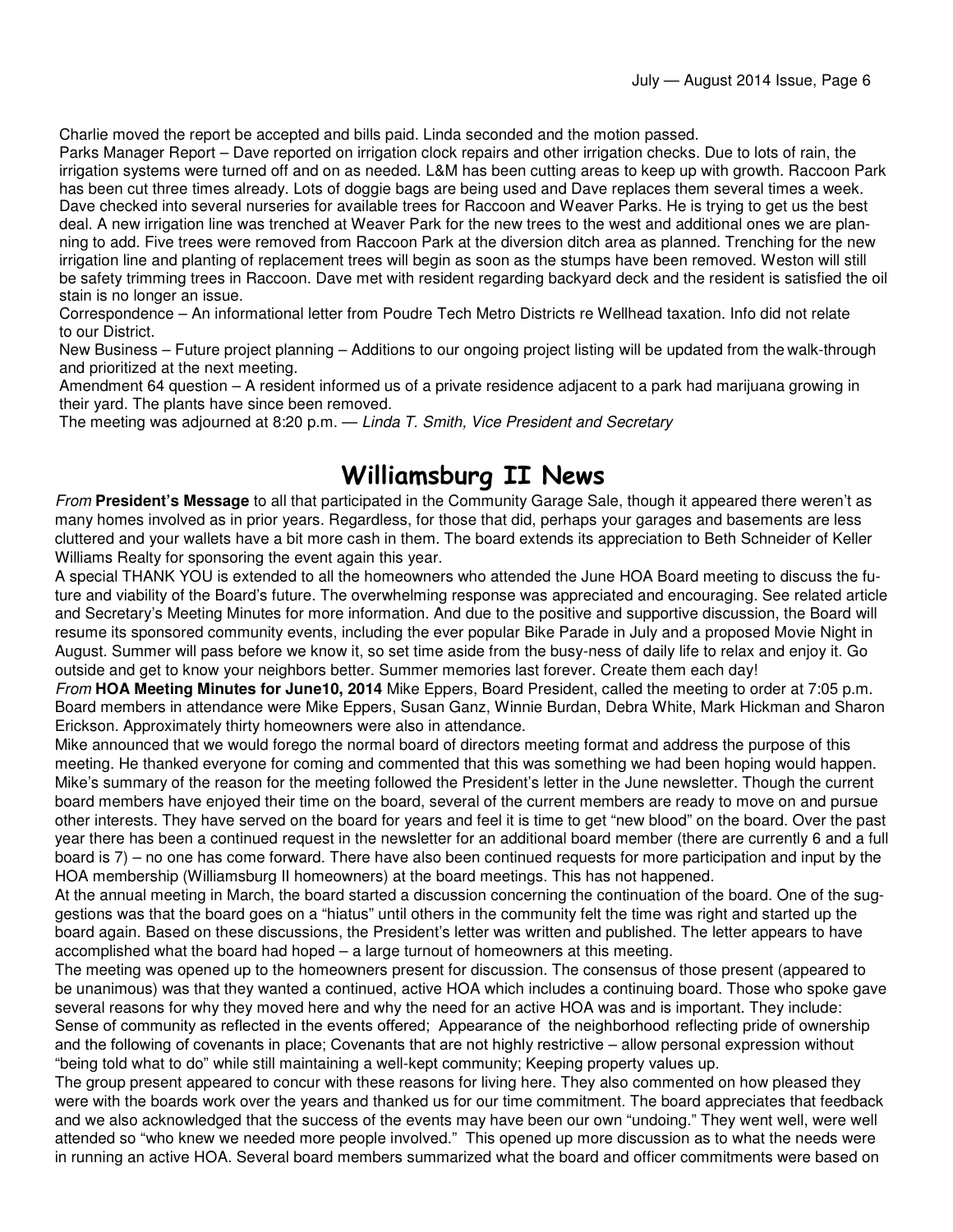#### our By-laws.

There were also discussions as to the current committee members in place - Historian (Debra White), Architectural Control (Bill Ganz) and CoHope (Winnie Burdan). There seemed to be quite a bit of interest on the part of those present to become more active members in the running of the HOA. There were also several questions concerning HOA dues and the low participation rate by the community. Susan Ganz, Treasurer, addressed this and said that historically the equivalent of 42% - 44% of the homeowners pay dues. Several people present commented on this low percentage and wondered if there was a way to increase the participation. Susan did tell us that subsequent to Mike's letter there had been "a flurry" of dues checks sent to her - we are now at 49%. A question was also raised as to whether finances were an issue. Mike commented that this was not an issue and that we are able to cover bills (insurance, Xcel & water) as well as scheduled events.

Mike then asked for a show of hands as to those present who were interested in joining the board. Three people expressed interest. The next request was for a show of hands for those interested in running or serving on a committee there were 13 people with raised hands. A signup sheet was sent around for those interested in serving on the board and those interested in committee membership - names, emails and phone numbers (optional) were provided. Along with setting a follow-up meeting, several people present asked that if in light of the renewed energy and participation could we reinstate the Bike Parade for the Fourth. All agreed that this was a good idea. Debra White will contact the Fire department and see if they can have a truck there to lead the parade (follow up - a paramedic truck will be there). Several people present volunteered to organize and run the event - Bike Parade back on for July 4th at 10:00 a.m. at Eagle Meadow Park. Though we do not normally have a board meeting in July, a suggestion was made to schedule a meeting. Several homeowners present felt that a meeting should be scheduled sooner than July in order to getting things going while enthusiasm was high. This was agreed to by the board and with input from the board and members present the meeting was set for Monday, June 23rd at 7:00 p.m. at Sharon Erickson's house (7151 S. Lewis Street). Meeting adjourned at 8:55.

**Elder Abuse- The Invisible Crime** —By Sheriff Ted Mink The Jefferson County Sheriff's Office is taking a systemic approach to one of the fastest growing crimes in the county. Until recently, elder abuse has been slow to gain attention, causing elder abuse to be under-reported and under-investigated. Recognizing that over 20% of Jefferson County's population is over 60-years of age (and projected to be 27% by 2020), the Sheriff's Office began partnering with the Jefferson County's District Attorney's Office to address the growing trend. The DA's office created an Elder Abuse Prosecution Unit, the only one of its kind in the state of Colorado, which is leading the charge in elder abuse prosecution.es, burglaries, robberies, runaways and other crimes. The advocates mail out letters, make phone calls and meet directly with victims of crimes.

The elder abuse cause is also gaining momentum thanks to new legislation, effective July 1, 2014, making it mandatory to report elder abuse. The law (C.R.S. 18-6.5-108) stipulates that medical professionals, social workers, care facilities, guardians, financial institutions and emergency services providers shall report abuse or exploitation to law enforcement within 24 hours. The Jefferson County Sheriff's Office recognizes the time sensitivity of these cases and considers elder abuse cases a high priority. The DA's Office subsequently assigns an investigator to review the report. The new law will allow Jeffco to better identify and prevent elder abuse, prosecute offenders, and assist elder abuse victims. The legislature also recognizes the need for swift action in investigating and prosecuting these cases.

**What is Elder Abuse?** Elder abuse can be any type of crime perpetrated against an at-risk adult. (At-risk adult includes anyone 60-years or older for crimes committed before 5/16/13, and 70 years or older after 5/16/13.) This can include physical abuse, financial exploitation, caretaker neglect, neglect and sexual abuse.

**Warning signs of elder abuse** The Sheriff believes that law enforcement, prosecutors and the community can do a better job in protecting the elderly against crimes and abuse, but we need your help. Do you recognize any of the below warning signs? Physical Abuse: unexplained bruising, scratches, burns, broken bones or other injuries.

Neglect: changes in personal grooming, weight loss, unkempt appearance, unsanitary living conditions, dirty and unbathed. Caretaker Neglect: when adequate food, clothing, shelter, psychological care, physical care, medical care, or supervision is not secured for an at-risk adult in a timely manner.

Exploitation: large withdrawals from, or depletion of bank accounts, changes in designation of beneficiaries to wills or other financial documents, actions exceeding the scope of a power of attorney, new friends or relatives appearing in the elder's life, unnecessary purchases or expenditures.

Sexual Abuse: bruising around genitalia, venereal disease or unexplained infections, torn, stained or bloody clothing. Emotional Abuse: overbearing or threatening caregiver, changes in mood or behavior.

**How to Report** Individuals identified as mandatory reporters who fail to report elder abuse could face a class 3 misdemeanor with a penalty of up to 6 months jail and/or \$750 fine. To report elder abuse occurring in Jefferson County please call: 303-277-0211. As always, in case of an emergency please dial 911.